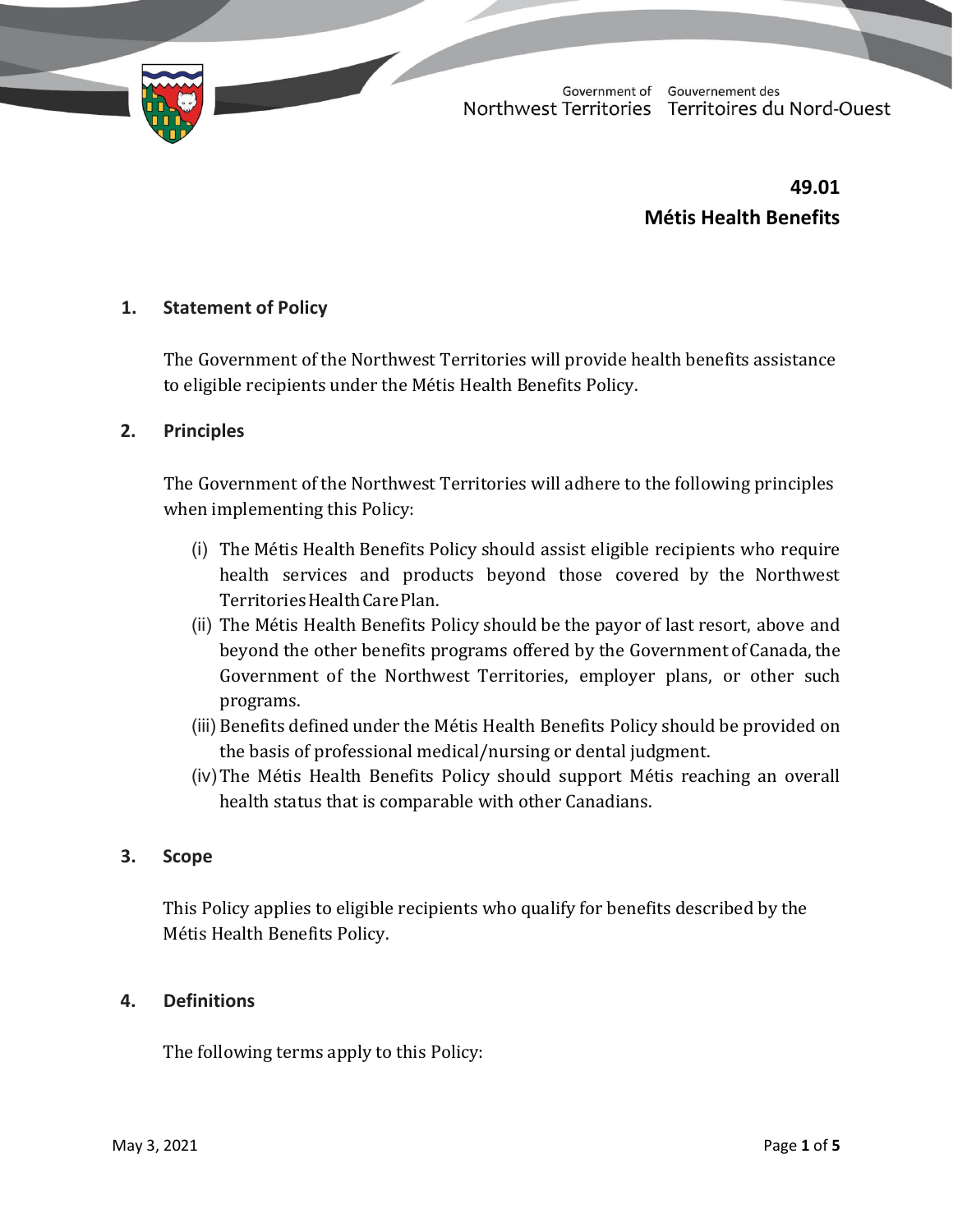Benefits Administrator - an individual or company contracted by the Government of the Northwest Territories to administer the benefits available under the Métis Health Benefits Policy.

Eligible Recipients - those Métis who meet the eligibility requirements of this Policy.

Payor of last resort – In the context of an insurance program, a 'payor of last resort' only pays when all other sources of insurance coverage available for the same purpose have been exhausted (such as from an employer insurance program).

# **5. Authority and Accountability**

(1) General

This Policy is issued under the authority of the Executive Council. The authority to make exceptions and approve revisions to this Policy rests with the Executive Council. Authority and accountability is further defined as follows:

## (a) Minister

The Minister of Health and Social Services (the Minister) is accountable to the Executive Council for the implementation of this Policy.

## (b) Deputy Minister

The Deputy Minister of Health and Social Services (the Deputy Minister) is accountable and responsible to the Minister for the administration of this Policy.

## (2) Specific

(a) Minister

The Minister may approve program provisions.

## **6. Provisions**

(1) Eligible Recipients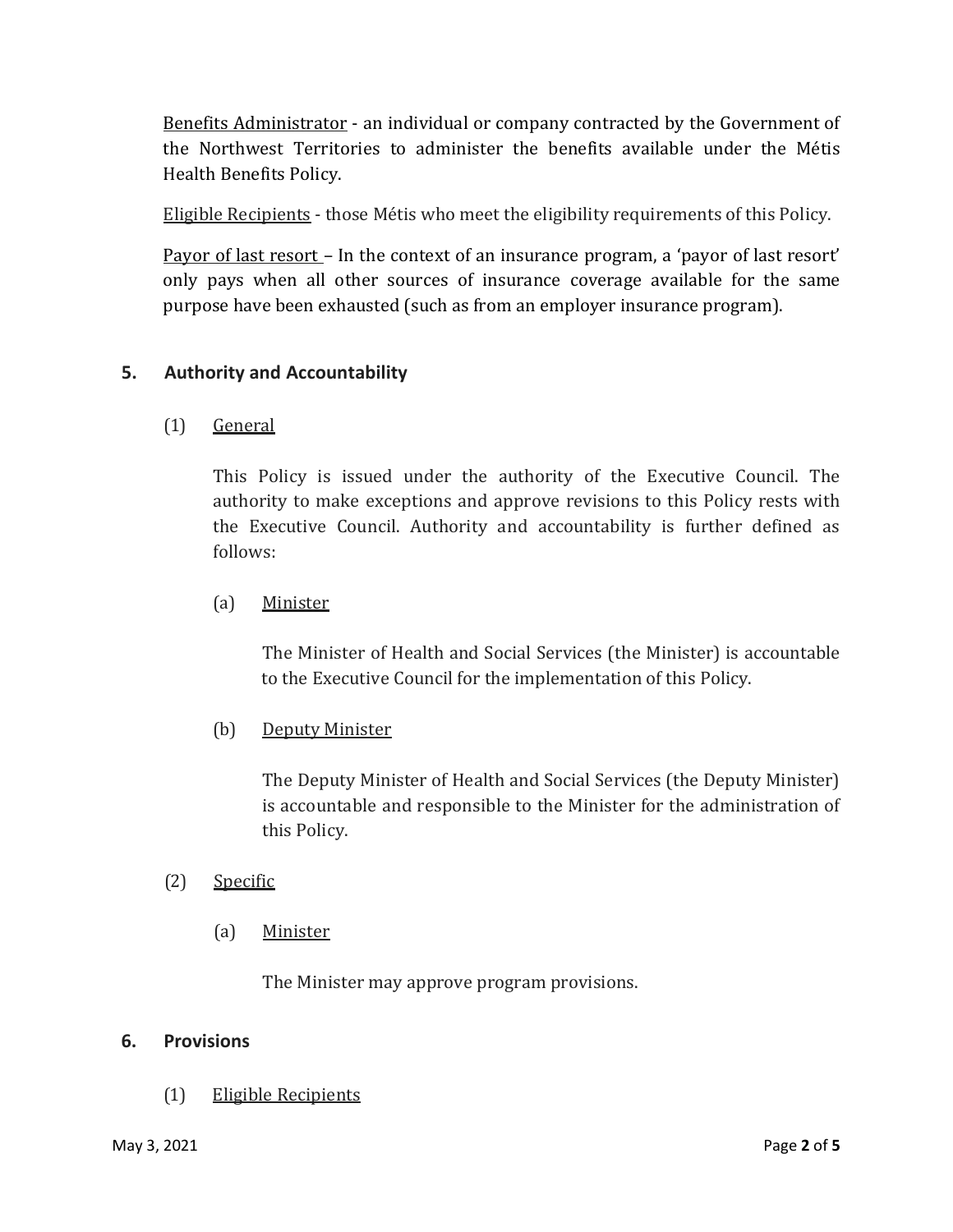Eligibility to the Métis Health Benefits Program is restricted to a Métis who:

- a) Is a Canadian citizen, resident of the Northwest Territories and registered under the Northwest Territories Health Care Plan; and
- b) Is not registered under the *Indian Act* (commonly referred to as 'status Indian') or an Inuk recognized by an Inuit Land Claim organization; and,
- c) Self-identifies as Métis and is a member of an Indigenous government or Indigenous organization in the Northwest Territories whose members hold or assert to hold Aboriginal rights in the Northwest Territories as affirmed by section 35 of the *Constitution Act*, *1982*; or
- d) Is adopted as a minor by a person qualified under (c); or
- e) Is a descendant of a person qualified under (c) or (d).

# (2) Terms and Conditions

(a) Level of Benefits

Benefits under the Métis Health Benefits Policy are provided with the intent of offering eligible recipients 100 percent coverage of full benefits afforded to 'registered/status Indians' and Inuit pursuant to the provisions of the federal Non-Insured Health Benefits (NIHB) program as may be amended from time to time.

(b) Eligible Recipients with Employer or Similar Plans

Eligible recipients who have employer or similar plans offering health or transportation benefits must first seek reimbursement from the employer or similar plan. Eligible recipients can apply for reimbursement to the Benefits Administrator for items not covered by the employer or similar plan.

An eligible recipient who has access to benefits under an employer or similar plan and who chooses not to participate in that plan is not eligible for benefits under the Métis Health Benefits Policy.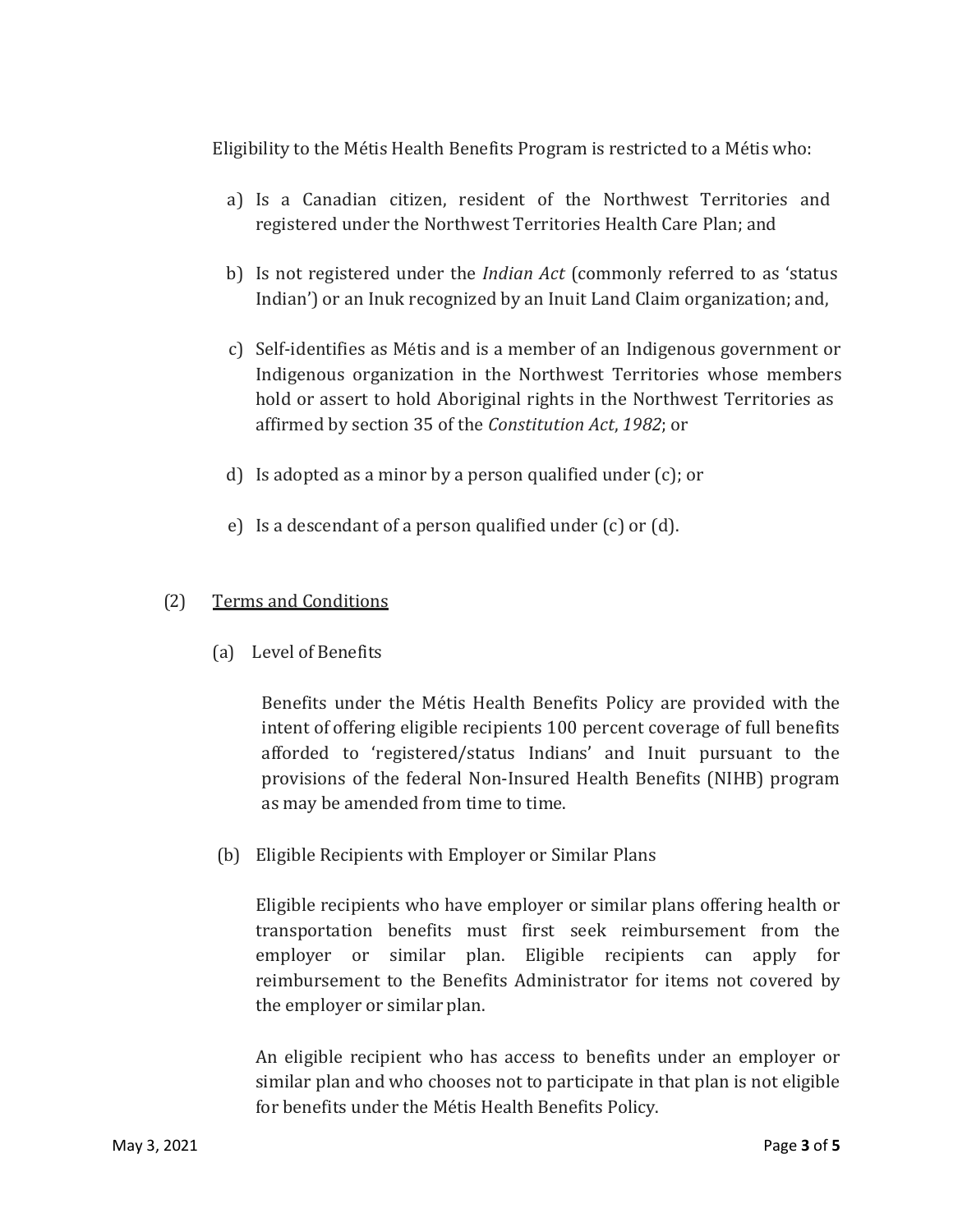- (c) For greater clarity, applicants who are registered under the NIHB program are not eligible for Métis Health Benefits.
- (d) Reimbursement
	- (i) Eligible recipients, or those authorized to claim on their behalf, may be reimbursed up to 100 percent of total eligible cost.
	- (ii) Eligible recipients with employer or similar plans may request reimbursement of any outstanding balance upto 100 percent of total eligible cost of benefits following reimbursement by the employer or similar plan.

#### (3) Financial Conditions

Original receipts are to be submitted by eligible recipients or those authorized to claim on a recipient's behalf. Receipts are to be received by the Benefits Administrator no more than twelve months after the date that the products were purchased, or services were rendered for reimbursement.

#### **7. Financial Resources**

Financial resources required under this Policy are conditional on approval of funds in the Main Estimates by the Legislative Assembly and there being a sufficient unencumbered balance in the appropriate activity for the fiscal year for which the funds would be required.

#### **8. Prerogative of the Executive Council**

Nothing in this Policy shall in any way be construed to limit the prerogative of the Executive Council to make decisions or take action respecting Métis Health Benefits outside the provisions of thisPolicy.

anoure gommane

Premier and Chair of the Executive Council